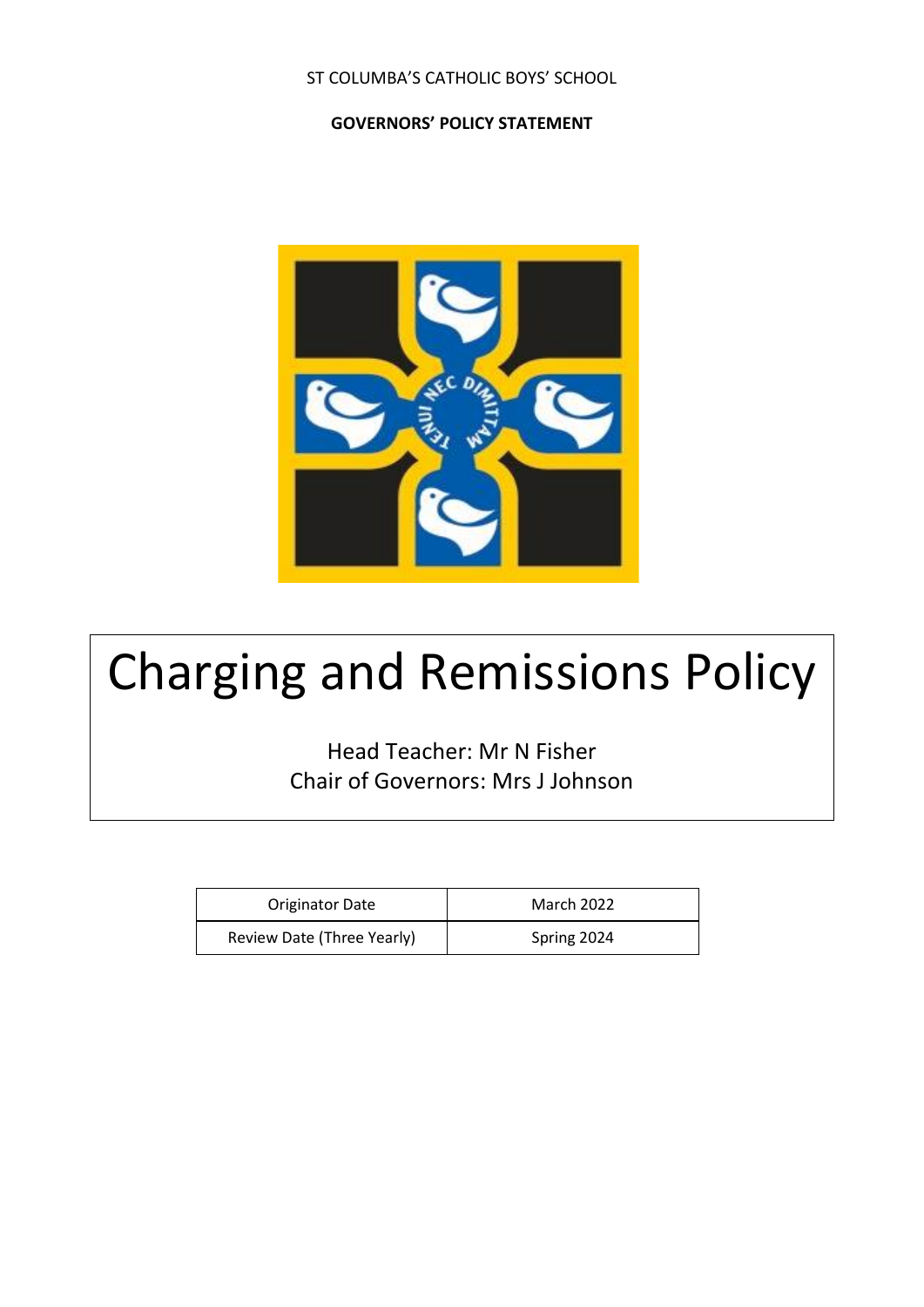School governing boards and local authorities **cannot** charge for:

- An admission application to any maintained school;
- Education provided during school hours (including the supply of any materials, books, instruments or other equipment);
- Education provided outside school hours if it is part of the National Curriculum, or part of a syllabus for a prescribed public examination that the student is being prepared for at the school, or part of religious education;
- Tuition for students learning to play musical instruments if the tuition is required as part of the National Curriculum, or part of a syllabus for a prescribed public examination that the student is being prepared for at the school, or part of religious education;
- Entry for a prescribed public examination, if the student has been prepared for it at the school; and
- The Head of Department will decide whether the centre or candidate will pay for approved resits. Additional re-sits may be requested by students but they will be expected to pay the relevant fees.

Schools and local authorities **can** charge for:

- Any materials, books, instruments, or equipment, where the child's parent wishes him to own them;
- Optional extras (see below); and
- Music and vocal tuition, in limited circumstances.

## **Optional Extras**

Charges may be made for some activities that are known as "optional extras". Where an optional extra is being provided, a charge **can** be made for providing materials, books, instruments, or equipment. **Optional extras are**:

- Education provided outside of school time that is not: a) part of the National Curriculum; b) part of a syllabus for a prescribed public examination that the student is being prepared for at the school; or c) part of religious education;
- Examination entry fee(s) if the registered student has not been prepared for the examination(s) at the school;
- Transport that is not required to take the student to school or to other premises where the local authority/governing body have arranged for the student to be provided with education; and
- Board and lodging for a student on a residential visit.

In calculating the cost of optional extras, an amount may be included in relation to:

- Any materials, books, instruments, or equipment provided in connection with the optional extra;
- Non-teaching staff;
- Teaching staff engaged under contracts for services purely to provide an optional extra, this includes supply teachers engaged specifically to provide the optional extra; and
- The cost, or a proportion of the costs, for teaching staff employed to provide tuition in playing a musical instrument, where the tuition is an optional extra.

Any charge made in respect of individual students must not exceed the actual cost of providing the optional extra activity, divided equally by the number of students participating. It must not therefore include an element of subsidy for any other students wishing to participate in the activity whose parents are unwilling or unable to pay the full charge.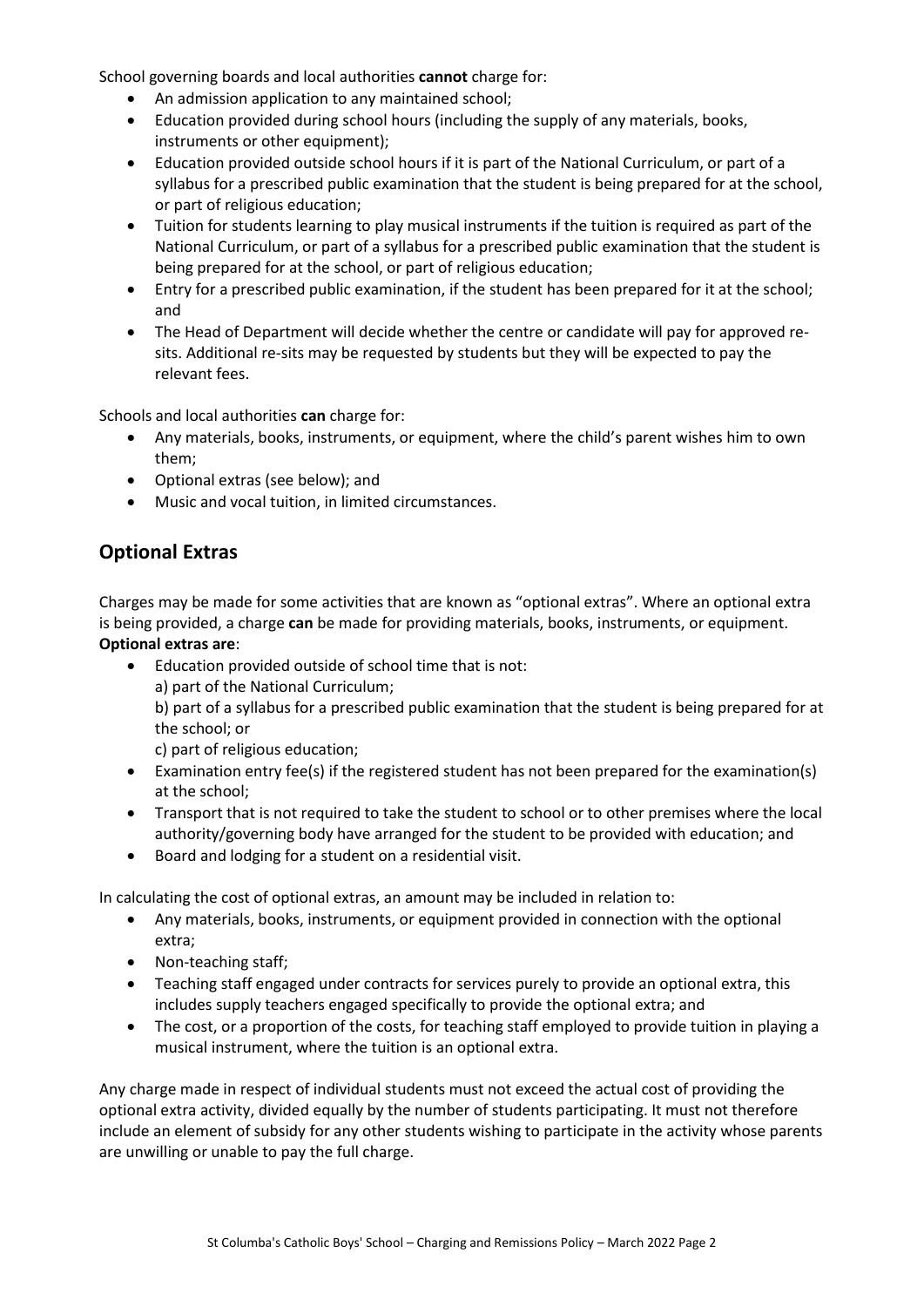Furthermore, in cases where a small proportion of the activity takes place during school hours the charge cannot include the cost of alternative provision for those students who do not wish to participate. Therefore, no charge can be made for supply teachers to cover for those teachers who are absent from school accompanying students on a residential visit.

Participation in any optional extra activity will be on the basis of parental choice and a willingness to meet the charges. Parental agreement is therefore a necessary pre-requisite for the provision of an optional extra where charges will be made.

# **Voluntary Contributions**

Nothing in legislation prevents a school governing board or local authority from asking for voluntary contributions for the benefit of the school or any school activities. However, if the activity cannot be funded without voluntary contributions, the governing board or head teacher should make this clear to parents at the outset. The governing board or head teacher **must** also make it clear to parents that there is no obligation to make any contribution.

It is important to note that no child should be excluded from an activity simply because his or her parents are unwilling or unable to pay. If insufficient voluntary contributions are raised to fund a visit, then it must be cancelled. Schools must make sure that they make this clear to parents. If a parent is unwilling or unable to pay, their child must still be given an equal chance to go on the visit. Schools should make it clear to parents at the outset what their policy for allocating places on school visits will be.

When making requests for voluntary contributions to the school funds, parents must not be made to feel pressurised into paying as it is voluntary and **not compulsory**. Schools should avoid sending colour coded letters to parents as a reminder to make payments into the school or maintenance funds. Schools should also ensure that direct debit or standing order mandates are not sent to parents when requesting for contributions.

## **Residential Visits**

Schools **cannot** charge for:

- Education provided on any visit that takes place during school hours;
- Education provided on any visit that takes place outside school hours if it is part of the National Curriculum, or part of a syllabus for a prescribed public examination that the student is being prepared for at the school, or part of religious education; and
- Supply teachers to cover for those teachers who are absent from school accompanying students on a residential visit.

Schools **can** charge for:

• Board and lodging and the charge must not exceed the actual cost.

When a school informs parents about a forthcoming visit, they should make it clear that parents who can prove they are in receipt of the following benefits will be exempt from paying the cost of board and lodging:

- Income Support (IS);
- Income -based Jobseekers Allowance (IBJSA);
- Income-related Employment and Support Allowance;
- Support under part VI of the Immigration and Asylum Act 1999;
- Child Tax Credit, provided that Working Tax Credit is not also received and the family's income does not exceed £16,190;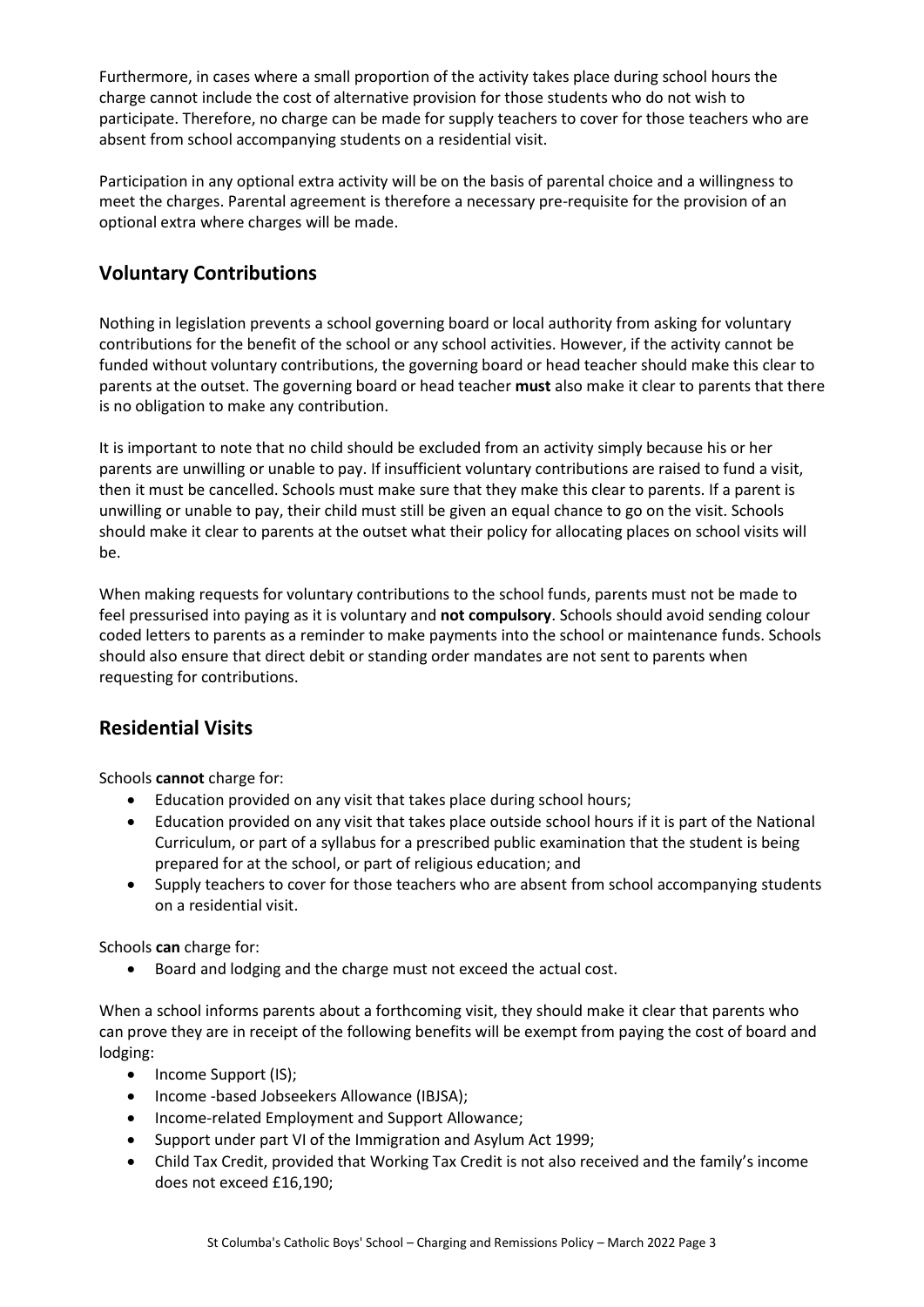- Working Tax Credit run-on (paid for four weeks after you stop qualifying for Working Tax Credit)
- The guarantee element of State Pension Credit; and
- Universal Credit if you apply, your household income must be less than £7,400 a year (after tax and not including any benefits received).

#### **Music Tuition**

Although the law states that all education provided during school hours must be free, music lessons are an exception to this rule.

The Education and Inspections Act 2006 introduced a regulation-making power which allowed the Department for Children, Schools and Families to specify circumstances where charging can be made for music tuition. The new Regulations, which came into force in September 2007, provide students with greater access to vocal and instrumental tuition.

Charges may now be made for teaching either an individual student or groups of any appropriate size (provided that the size of the group is based on sound pedagogical principles) to play a musical instrument or to sing. Charges may only be made if the teaching is not an essential part of either the National Curriculum or a public examination syllabus being followed by the student(s), or the first access to the Key Stage 2 Instrumental and Vocal Tuition Programme (Wider Opportunities).

## **Transport**

Schools **cannot** charge for:

- Transporting registered students to or from the school premises, where the local education authority has a statutory obligation to provide transport;
- Transporting registered students to other premises where the governing body or local education authority has arranged for students to be educated;
- Transport that enables a student to meet an examination requirement when he has been prepared for that examination at the school; and
- Transport provided in connection with an educational visit.

Guidance on school travel is available here:

[http://publications.teachernet.gov.uk/default.aspx?PageFunction=productdetails&PageMode=publicati](http://publications.teachernet.gov.uk/default.aspx?PageFunction=productdetails&PageMode=publications&ProductId=DFES-00373-2007) [ons&ProductId=DFES-00373-2007](http://publications.teachernet.gov.uk/default.aspx?PageFunction=productdetails&PageMode=publications&ProductId=DFES-00373-2007)

#### **Charging and Remissions Policies**

No charges can be made unless the governing board of the school or local authority has drawn up a charging policy giving details of the optional extras or board and lodging that they intend to charge for, and a remissions policy.

The governing board's policy may be more or less generous than the Local Authority's, as long as it meets the requirements of the law. A policy statement will take account of each type of activity that can be charged for and explain when charges will be made.

If a charge is to be made for a particular type of activity, for example optional extras, parents need to know how the charge will be worked out and who might qualify for help with the cost (or even get it free). This information should be made available to parents.